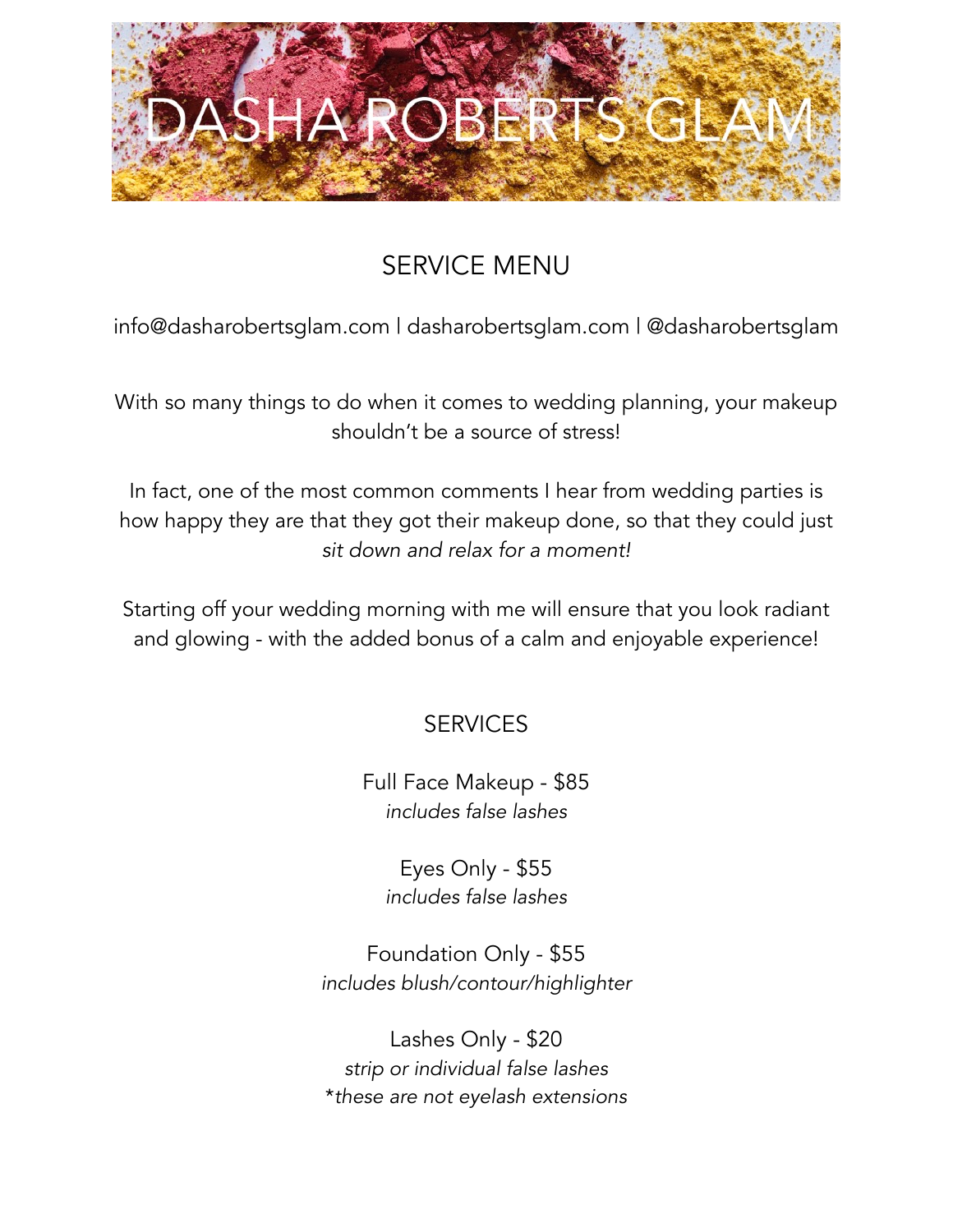#### Littles - \$20

#### *10-12 years old*

*includes blush, lip gloss, and a little eyeshadow or mascara under age 10 - complimentary and subject to available time*

> Full Face Makeup with Airbrush - \$120 *includes false lashes*

*For that Insta-worthy celeb glow, go with airbrush makeup! Airbrush makeup is a spray foundation that is applied through an airbrush machine using compressed air. It creates a flawless finish and feels like a light mist on the skin. Holds up under heat, is long-lasting, and is recommended for brides or for TV/film projects.*

> Full Face Makeup Trial - \$85 *with event booking*

Full Face Makeup Trial with Airbrush - \$120 *with event booking*

> Stand Alone Trial - \$150 *without event booking*

Tattoo Cover - \$35+ *price varies depending on size and complexity of coverage*

*Minimum of 3 or 4 services required, depending on location. Effective November 2021. Prices subject to change.*

### ADDITIONAL FEES

Additional fees, such as travel, may apply. Contact [info@dasharobertsglam.com](mailto:info@dasharobertsglam.com) with the details of your day to find out more.

FAQ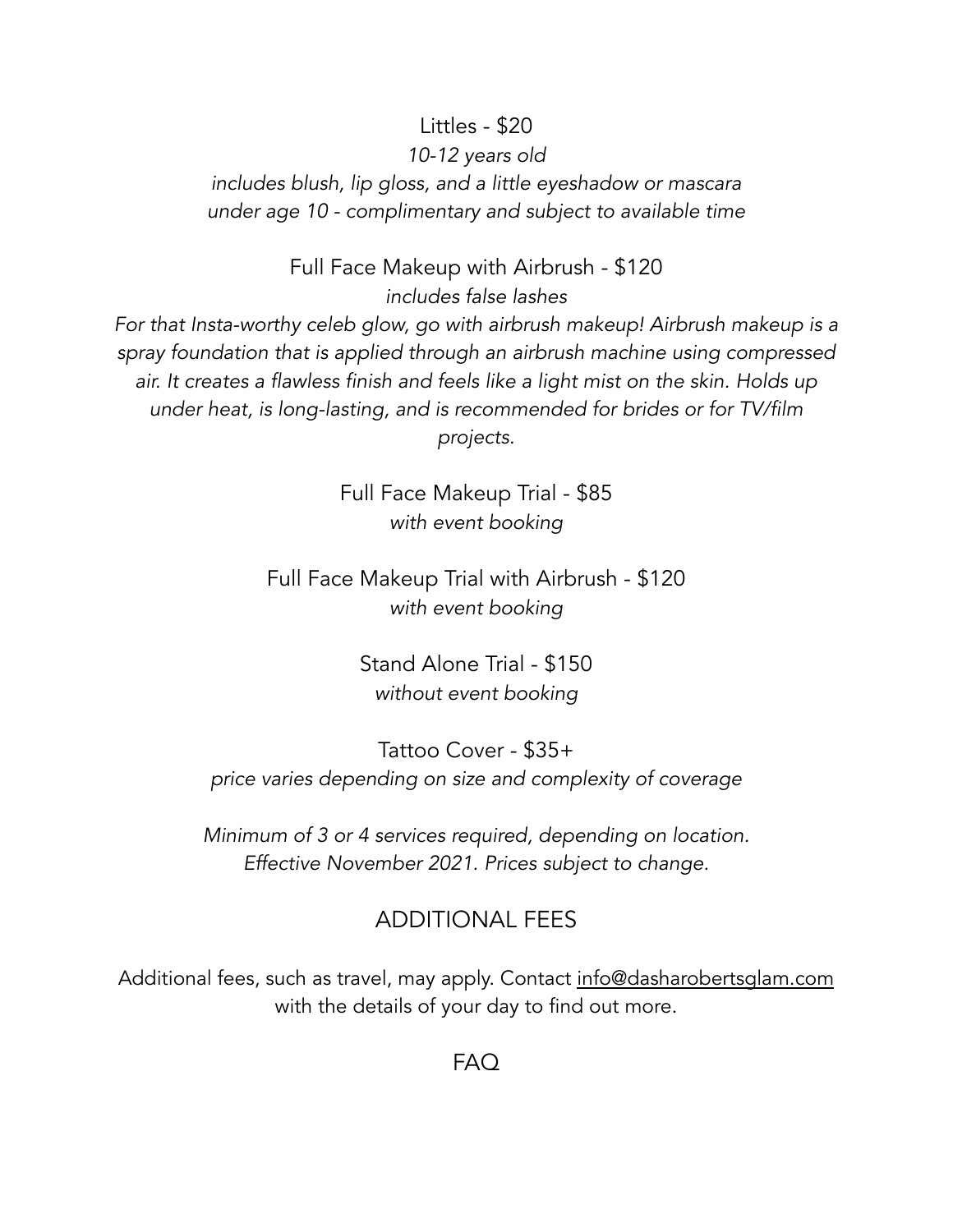Do you provide hair services?

*I exclusively provide makeup services. Hair service referrals available upon request.*

Do you travel? Where to?

*I live in Colorado and primarily service the Denver/Boulder area. To find out which cities I travel to or if you will incur a Travel Fee, contact*  [info@dasharobertsglam.com](mailto:info@dasharobertsglam.com)*. For destination weddings or out-of-state inquiries, contact*  [info@dasharobertsglam.com](mailto:info@dasharobertsglam.com)*.*

Can you accommodate large groups?

*I can accommodate groups of 3-12 at this time.*

Can I book a trial/preview service?

Y*es! In fact, scheduling a trial is required for brides. Don't you want to see how gorgeous you look in advance?! Trials may be scheduled upon event booking and are recommended to be done no earlier than 3 months prior to event date.*

Can my mom, sister, and maid of honor book trials?

*Absolutely! See pricing for trials under the SERVICES section.*

Should I wear false lashes?

*Even if you have naturally perfect eyelashes, I definitely always recommend false lashes for any special event! They open up your eyes and make them look brighter and more awake, in addition to lengthening the look of your lashes.*

How well will the makeup last? What should I do when I cry?